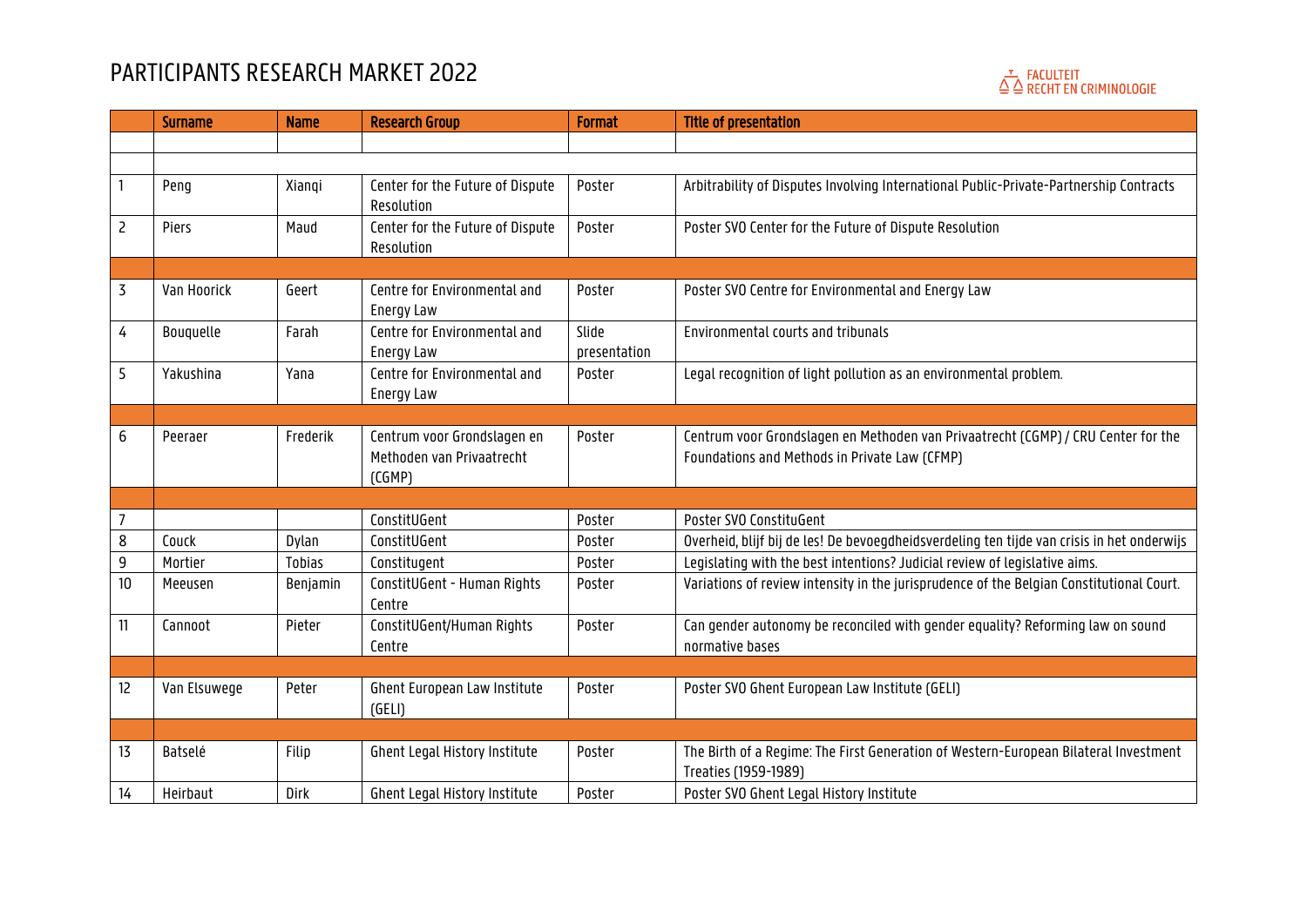# $\stackrel{\tau}{\triangle} \stackrel{\Gamma}{\triangle}$  FACULTEIT<br> $\stackrel{\tau}{\triangle}$  RECHT EN CRIMINOLOGIE

| 15 | Schepens         | Pieterjan       | Ghent Legal History Institute    | Poster    | De totstandkoming van een verplicht pensioenstelsel in België, 1900-1930                   |
|----|------------------|-----------------|----------------------------------|-----------|--------------------------------------------------------------------------------------------|
| 16 | Van der Schueren | Falco           | Ghent Legal History Institute    | Poster    | Gedeeld belang of onderlinge wedijver?                                                     |
| 17 | Gardeyn          | Amber           | Ghent Legal History Institute    | Poster    | Taking the long way home: the Belgian practice regarding Nazi looted art in a              |
|    |                  |                 |                                  |           | comparative legal-historical perspective (1933-2026)                                       |
| 18 | Van de Woestijne | Jasper          | Ghent Legal History Institute    | Poster    | Wise men beyond borders. The transplantation of the French conseil de prud'hommes          |
|    |                  |                 |                                  |           | throughout Europe.                                                                         |
|    |                  |                 |                                  |           |                                                                                            |
| 19 |                  |                 | Ghent Rolin-Jaequemyns           | Poster    | Poster SVO Ghent Rolin-Jaequemyns International Law Institute                              |
|    |                  |                 | International Law Institute      |           |                                                                                            |
|    |                  |                 |                                  |           |                                                                                            |
| 20 | Cherviatsova     | Alina           | Human Rights Centre              | Poster    | To destroy or to preserve? Monuments, law and democracy in Europe                          |
| 21 | Speck            | Anne-           | Human Rights Centre              | Youtube   | DISSECT: Evidence in International Human Rights Adjudication                               |
|    | Manrique         | Katrin          |                                  | station   |                                                                                            |
|    | Giacomán         | Genaro          |                                  | Poster    | Episode 2: Talking Evidence Series                                                         |
|    | Schuldt          | Nele            |                                  |           |                                                                                            |
| 22 | Mejia Bonifazi   | Gretel          | Human Rights Centre              | Poster    | Assessing victim participation in transitional justice: reflections from the Cocop case in |
|    | De Haan          | Marit           |                                  |           | Guatemala                                                                                  |
| 23 | Haeck            | Yves            | Human Rights Centre              | Poster    | Poster SVO Human Rights Centre                                                             |
| 24 | Herremans        | <b>Brigitte</b> | Human Rights Centre              | Podcast & | Poster "Informal Truth Practices in the Syrian Context"                                    |
| 25 |                  |                 |                                  | poster    | Podcast Justice Visions project                                                            |
| 26 | Kerremans        | Sarah           | Human Rights Centre              | video     | Future-proofing human rights: developing thicker forms of accountability                   |
| 27 | Schoentjes       | Sarah           | Human Rights Centre              | Poster    | Intersectionality in international human rights law adjudication                           |
| 28 | Verclyte         | Sofie           | Human Rights Centre              | Poster    | On migrating heritage: Embroidery as a site of human rights vernacularization              |
|    |                  |                 |                                  |           |                                                                                            |
| 29 | Vermeulen        | Gert            | i4S - Smart Solutions for Secure | Poster    | Poster SVO i4S - Smart Solutions for Secure Societies                                      |
|    |                  |                 | Societies                        |           |                                                                                            |
|    |                  |                 |                                  |           |                                                                                            |
| 30 | Klima            | Noel            | <b>IDC Crime</b>                 | Poster    | Poster SVO IDC Crime                                                                       |
|    |                  |                 |                                  |           |                                                                                            |
| 31 | Corradi          | Giselle         | <b>IDC HRRN</b>                  | Poster    | Poster SVO HRRN                                                                            |
|    |                  |                 | Institute for Financial Law      |           |                                                                                            |
| 32 | Steennot         | Reinhard        |                                  | Poster    | SVO Poster Institute for Financial Law                                                     |
|    |                  |                 |                                  |           |                                                                                            |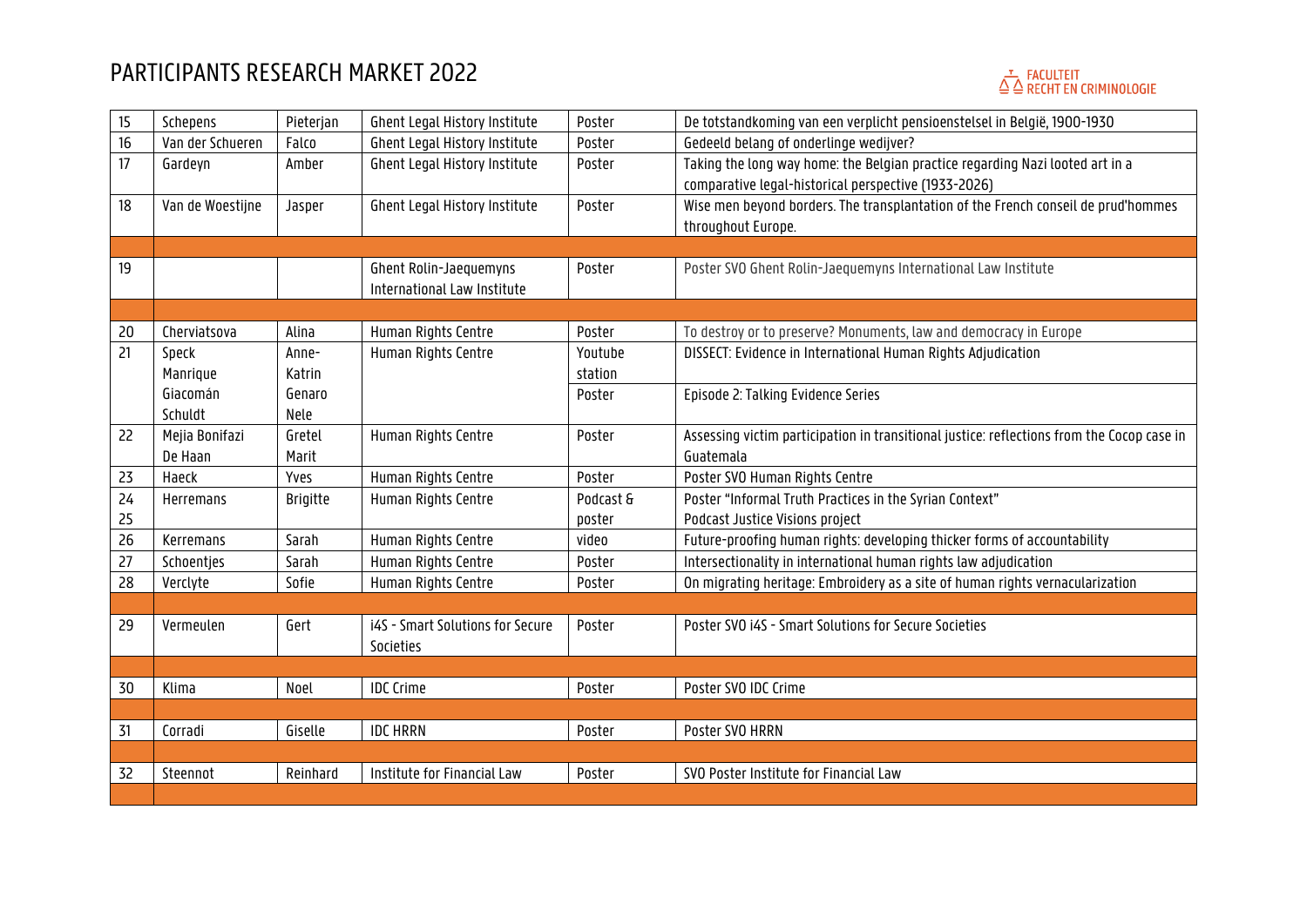## $\stackrel{\tau}{\triangle} \stackrel{\Gamma}{\triangle}$  FACULTEIT<br> $\stackrel{\tau}{\triangle}$  RECHT EN CRIMINOLOGIE

| 33 | Verhellen     | Jinske         | Instituut voor Internationaal<br>Privaatrecht   | Poster    | Poster SVO Instituut voor internationaal privaatrecht                                                                        |
|----|---------------|----------------|-------------------------------------------------|-----------|------------------------------------------------------------------------------------------------------------------------------|
|    |               |                |                                                 |           |                                                                                                                              |
| 34 | De Schryver   | Max            | Instituut voor Procesrecht                      | poster    | De regulering van de vorm en de inhoud van processtukken, gekaderd binnen de<br>ontwikkelingen in het burgerlijk procesrecht |
| 35 | Vandenbussche | Wannes         | Instituut voor Procesrecht                      | Poster    | Poster SVO Instituut voor procesrecht                                                                                        |
|    |               |                |                                                 |           |                                                                                                                              |
| 36 | Steennot      | Reinhard       | Interuniversitair Centrum<br>Consument en Recht | Poster    | Posters SVO consumentenrecht                                                                                                 |
|    |               |                |                                                 |           |                                                                                                                              |
| 37 | Imhof         | Zoë            | IOF                                             | to be     | What does it mean to be an entrepreneurial academic? It is more than being an                                                |
|    |               |                |                                                 | confirmed | academic entrepreneur!                                                                                                       |
|    |               |                |                                                 |           |                                                                                                                              |
| 38 | Vander Beken  | Tom            | <b>IRCP</b>                                     | Poster    | Poster SVO IRCP                                                                                                              |
| 39 | Blomme        | Eva            | <b>IRCP</b>                                     | Poster    | A theory-based evaluation of the Belgian drug policy.                                                                        |
| 40 | De Coensel    | Stéphanie      | <b>IRCP</b>                                     | Poster    | Pre-emptive punishment in Belgian terrorism-related cases                                                                    |
| 41 | De Meyer      | Maud           | <b>IRCP</b>                                     | Poster    | The role of desistance capital in the desistance process of people involved in the                                           |
|    |               |                |                                                 |           | illegal drug production and drug trade                                                                                       |
| 42 | De Seranno    | Sophia         | <b>IRCP</b>                                     | Poster    | Synthetische drugsproductie en handel in België                                                                              |
| 43 | Dorme         | Lien           | <b>IRCP</b>                                     | Poster +  | SENSOC: veiligheidsbeleving in de Rabotwijk                                                                                  |
|    | Sas           | <b>Marlies</b> |                                                 | fysieke   |                                                                                                                              |
|    |               |                |                                                 | stembus   |                                                                                                                              |
| 44 | Goormans      | Isabo          | <b>IRCP</b>                                     | Poster    | Physical Violence Against Police                                                                                             |
| 45 | Lenjou        | Femke          | <b>IRCP</b>                                     | Poster    | Tackling fraud at the border. Understanding the changing nature, role and place of                                           |
|    |               |                |                                                 |           | customs in protecting the security, safety and health of the Belgian state.                                                  |
| 46 | Liekens       | Floris         | <b>IRCP</b>                                     | Poster    | PAC: Meer dan een vak!                                                                                                       |
| 47 | Maas          | Jonas          | <b>IRCP</b>                                     | Poster    | State of the art of the private investigation industry in Belgium: former and current                                        |
|    |               |                |                                                 |           | developments in the nature, policy and regulation                                                                            |
| 48 | Schokkenbroek | Janneke        | <b>IRCP</b>                                     | Poster    | Digital intrusion within romantic relationships: Ghosting, phubbing, and online stalking                                     |
| 49 | Snaphaan      | Thom           | <b>IRCP</b>                                     | Poster    | A: Big Data & Crime Science: Een relevante en methodologisch verantwoorde                                                    |
| 50 |               |                |                                                 |           | toepassing van nieuwe en opkomende databronnen in de criminologie                                                            |
|    |               |                |                                                 |           | B: Connecting the Dots: Utilizing Crime Scripting to Generate Data-Driven Intelligence                                       |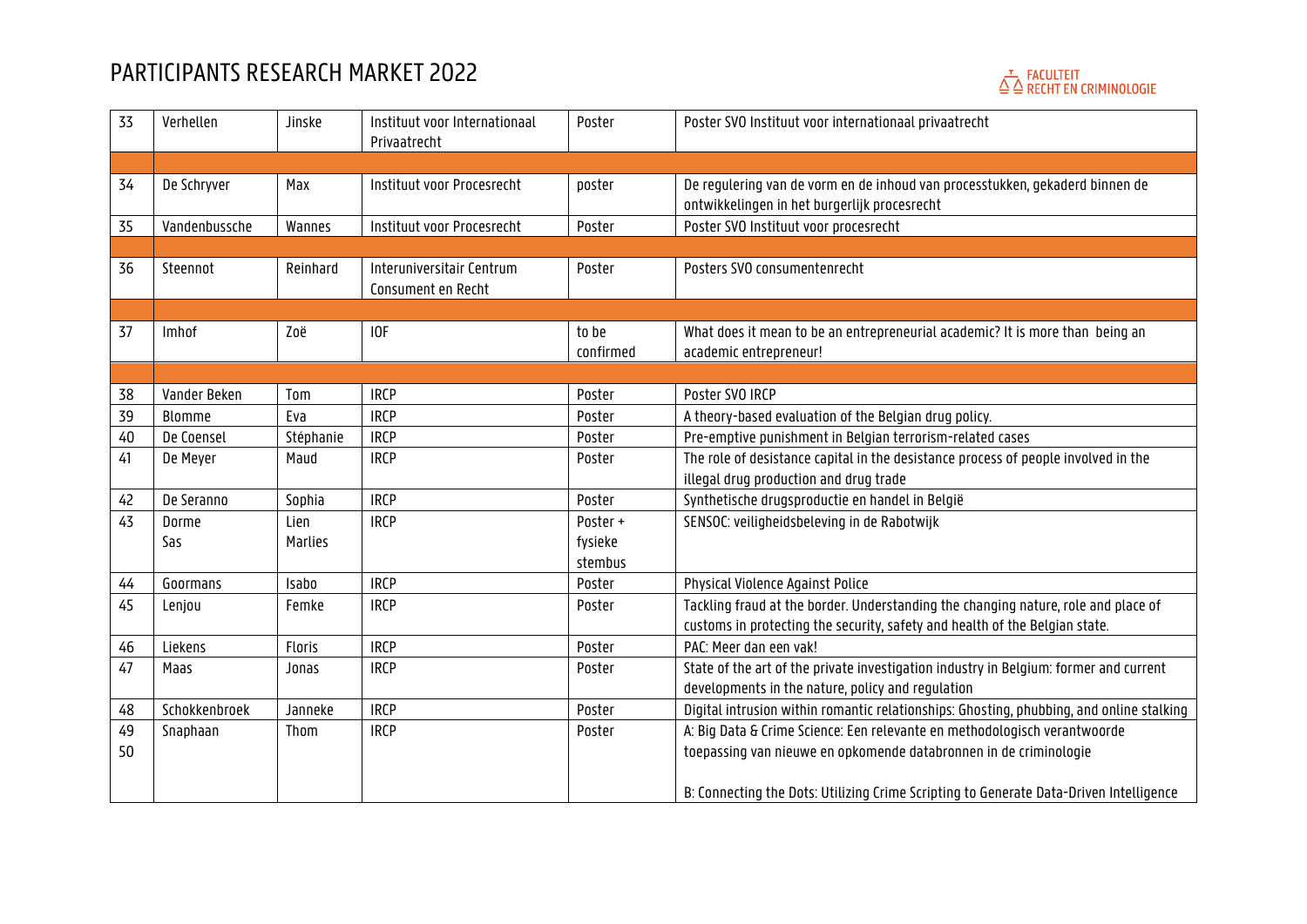

| 51 | Vandaele      | Birte     | <b>IRCP</b>      | Poster       | EMMA-project                                                                           |
|----|---------------|-----------|------------------|--------------|----------------------------------------------------------------------------------------|
| 52 | Vanwersch     | Lucie     | <b>IRCP</b>      | Podcast      | Dark clouds above Belgian sports: an insight into current academic work on sports      |
|    | Vandercruysse | Louis     |                  |              | fraud.                                                                                 |
| 53 | Vercruysse    | Lisa      | <b>IRCP</b>      | Poster, QR-  | Procedural safeguards of children who are suspects or accused persons in criminal      |
|    | De Bondt      | Wendy     |                  | codes and    | proceedings in Belgium                                                                 |
|    |               |           |                  | audio clips  |                                                                                        |
|    |               |           |                  |              |                                                                                        |
| 54 | Wittevrongel  | Frauke    | <b>IRCP</b>      | Poster       | The crime-business nexus                                                               |
|    |               |           |                  |              |                                                                                        |
| 55 |               |           | <b>IRIS</b>      | Poster       | Poster SVO IRIS                                                                        |
|    |               |           |                  |              |                                                                                        |
| 56 | De Kock       | Charlotte | <b>ISD</b>       | A: video     | Option A: equitable substance use among migrants and ethnic minorities (video)         |
|    |               |           |                  | (science     |                                                                                        |
|    |               |           |                  | figured out) | Option B: Drugs use among refugees and interventions in the asylum context (on         |
|    |               |           |                  |              | collaboration between UGent, European Drugs and asylum agency)                         |
|    |               |           |                  | B: poster    |                                                                                        |
| 57 | Decorte       | Tom       | <b>ISD</b>       | Poster       | Posters SVO ISD                                                                        |
| 58 | 0lani         | Amanti    | <b>ISD</b>       | Poster       | A scoping review of khat use mental health impacts: evaluating the strength of         |
|    |               | Baru      |                  |              | evidence, and drawing implications for khat regulation and research                    |
|    |               |           |                  |              |                                                                                        |
| 59 | Harder        | Sidel     | Law & Technology | Poster       | #oversharing: Digital bystanders, pornography and image-based sexual abuse             |
| 60 | Keunen        | Liesa     | Law & Technology | Poster       | Tax audits on big data: exploring the legitimacy and limits in light of the concept of |
|    |               |           |                  |              | fishing expeditions                                                                    |
| 61 | Milkaite      | Ingrida   | Law & Technology | Poster &     | Children's voice recognition in domestic and educational settings: A children's right- |
| 62 |               |           |                  | ceramics     | oriented approach to data protection                                                   |
| 63 | Vander Maelen | Carl      | Law & Technology | Poster       | Do codes of conduct based on articles 40-41 GDPR have an impact outside their          |
|    |               |           |                  |              | operational jurisdiction? A three-tiered empirical investigation                       |
| 64 | Declerck      | Pieterjan | Law & Technology | Poster       | 'Ready to play?': a children's rights analysis of gambling(-like) elements in video    |
|    |               |           |                  |              | games                                                                                  |
| 65 | Vermeulen     | Judith    | Law & Technology | Poster       | online news recommendation & human rights                                              |
| 66 | Zhang         | Yueming   | Law & Technology | Poster       | The protection of EU consumer data transferred to China                                |
| 67 | Lievens       | Eva       | Law & Technology | Poster       | Poster SVO Law & Technology                                                            |
| 68 | Stolle        | Lien      | Law & Technology | Poster       | Online Intimidation against Environmental Defenders                                    |